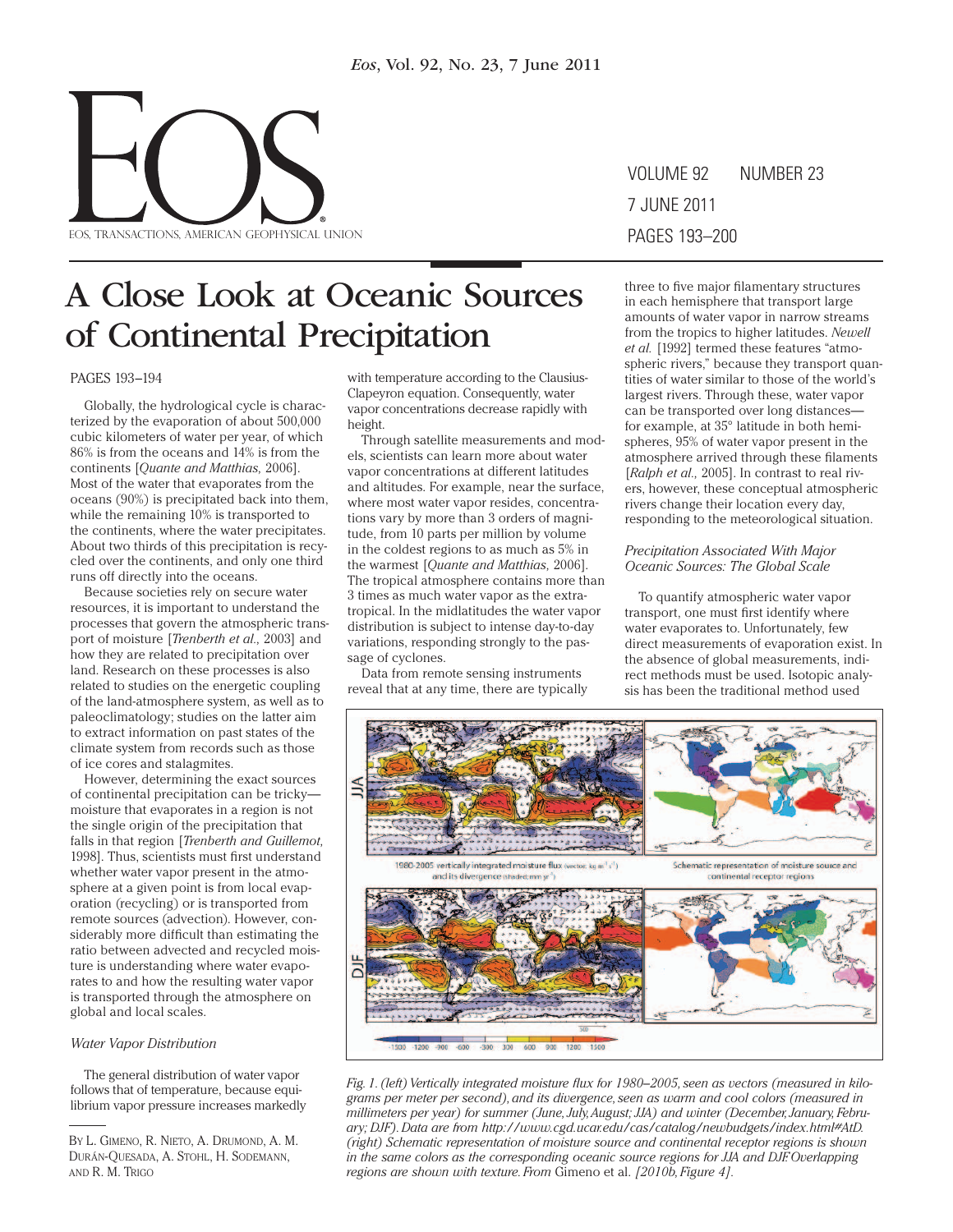#### *Eos*, Vol. 92, No. 23, 7 June 2011

to identify the origin of the moisture that feeds precipitation. This method is based on knowing the relationship between the relative proportions of certain isotopes of oxygen and hydrogen, which depend on the conditions (height, temperature, or distance from the coast) under which the water evaporated to the atmosphere. However, such analyses are limited without some idea of large-scale movements of water vapor.

A powerful snapshot of evaporation and precipitation can be seen from diagnosing the vertically integrated moisture flux from atmospheric data. Regions of divergence or convergence of moisture flux values must reflect forces of net evaporation or precipitation [*Trenberth and Guillemot,* 1998]. Figure 1 (left) shows global maps during boreal summer (June, July, August; JJA) and winter (December, January, February; DJF) of vertically integrated moisture flux and its divergence, which indicate the main net moisture sources (warm colors) on a global scale, found within the Indian, North and South Pacific, and North and South Atlantic oceans. Several smaller regions also contribute significantly, such as the Caribbean, Mediterranean, and Red seas, as well as the Agulhas Current region (in the waters surrounding South Africa).

Knowledge of the source regions for continental precipitation not only helps researchers to understand extreme precipitation events [e.g., *Stohl et al.,* 2008] but also helps to uncover precipitation patterns on climatological time scales. Different approaches can be used to quantify the amount of moisture advected in the atmosphere and its trajectories to different regions. In addition to studies of moisture flux budgets from and to certain regions [e.g., *Chen et al.,* 1994], other approaches involve tracing water from its source region using Eulerian forward modeling [e.g., *Koster et al.,* 1986] and the increasingly popular Lagrangian backward modeling [*Dominguez et al.,* 2006; *Dirmeyer and Brubaker,* 2007]. Recently, several methods have been developed for diagnosing specific humidity variations along a large number of trajectories to identify moisture source and sink regions and their relationships with one other [*Stohl and James,* 2004; *Drumond et al.,* 2008; *Gimeno et al.,* 2010a]. Isotopic measurements [*Wright al.,* 2001], in conjunction with flux analysis, modeling, and humidity studies, help to cement results. Furthermore, improvements have also been made in deriving quantitative moisture source information [*Sodemann et al.,* 2008].

From these data, relationships can be made between evaporation source regions and continental precipitation. Figure 1 (right) summarizes the main oceanic moisture sources and the associated continental receptor regions of the evaporated moisture, diagnosed with the Lagrangian method of *Stohl and James* [2004]. The productivity of major oceanic moisture sources for continental precipitation is not evenly distributed—some specific oceanic sources generate more continental precipitation

than others [*Gimeno et al.,* 2010b]. As seen in the figure, the northern Atlantic subtropical ocean provides moisture for precipitation over vast geographical areas (from Mexico to large parts of Eurasia) in DJF. The small enclosed Red Sea source provides disproportionally large amounts of moisture that precipitate between the Gulf of Guinea and Indochina (JJA) and the African Great Lakes and Asia (DJF). Another key regional source for Europe and northern Africa (JJA) is the Mediterranean. Vast continental areas lack appreciable direct water transport from any major oceans, usually corresponding to some of the most arid inland regions (e.g., inner Asia) unless continental moisture recycling can compensate (albeit partly) for the lack of a direct oceanic moisture source (e.g., in eastern Siberia).

Some landmasses obtain moisture evaporated in the same hemisphere (e.g., northern Europe or eastern North America), while others receive moisture from both hemispheres with large seasonal variations (e.g., northern South America). Monsoon regimes in India, tropical Africa, and the North American Great Plains are fed by moisture provided from a large number of source regions, highlighting the complex nature of precipitation.

#### *Implications of Climate Change*

Climate change scenarios suggest that the high sensitivity of saturation vapor pressure to temperature will result in an intensified hydrological cycle with increased evaporation and precipitation rates in a warmer world [*Held and Soden,* 2006; *Intergovernmental Panel on Climate Change* (*IPCC*)*,* 2007]. However, that is just part of the story, as changing circulation patterns will lead to large regional changes of the moisture budget.

Some regional changes are already being observed. For example, recent changes in atmospheric circulation patterns are partially responsible for declining precipitation trends over regions such as the Iberian Peninsula, southwestern United States, and Australia, areas thought to be prone to a higher frequency of droughts in the future according to climate projections [e.g., *IPCC,* 2007]. It seems plausible that regions receiving moisture from several different oceanic source regions are less susceptible to shifts in circulation regimes than regions relying on water vapor from only one source. Thus, analysis of where water in precipitation originates may help to identify regions that are at risk in a changing climate.

#### *Future Challenges*

Fundamentally, precipitation does not reveal from which oceanic basin it once evaporated. Thus, major challenges for moisture source diagnostics as they become more widely used are to further establish their validity and evaluate underlying assumptions. Stable water isotope measurements are one possible means of

providing source-related information for validating such diagnostics [*Pfahl and Wernli,* 2009]. However, understanding the relation between water isotope signatures and precipitation sources is far from complete, and isotope fractionation during air mass transport may be overwriting source signatures [*Sodemann et al.,* 2008]. The prospect of better understanding how moisture sources affect precipitation isotopes is of crucial importance for the interpretation of many paleoclimate archives, such as ice cores and cave sediments. Therefore, future research needs to combine moisture source diagnostics with all other available information, including stable water isotope modeling and measurements.

Another reason that understanding source-to-sink relationships in the atmospheric water cycle is so important is extreme weather events. For example, convergence and transport from regions of high water vapor may trigger rainfall extremes and cause floods [*Stohl et al.,* 2008], while the absence of moisture transport to continental regions may play a key role in the buildup and persistence of continental drought [*Seneviratne et al.,* 2006; *Hoerling and Kumar,* 2003]. This coupling of the ocean-land-atmosphere system via the atmospheric water cycle needs to be understood because each of its elements may undergo change, with potentially severe consequences for society.

#### *References*

- Chen, T.-C., J. Pfaendtner, and S.-P. Weng (1994), Aspects of the hydrological cycle of the ocean-atmosphere system, *J. Phys. Oceanogr., 24*(8), 1827–1833, doi:10.1175/ 1520-0485(1994)024<1827:AOTHCO>2.0.CO;2.
- Dirmeyer, P. A., and K. L. Brubaker (2007), Characterization of the global hydrologic cycle from a back-trajectory analysis of atmospheric water vapor, *J. Hydrometeorol., 8,* 20–37, doi:10.1175/ JHM557.1.
- Dominguez, F., P. Kumar, X.-Z. Liang, and M. Ting (2006), Impact of atmospheric moisture storage on precipitation recycling, *J. Clim., 19*(8), 1513– 1530, doi:10.1175/JCLI3691.1.
- [Drumond](http://ephyslab.uvigo.es/index.php/eng/personal/anita_r_drumond), A., [R. Nieto](http://ephyslab.uvigo.es/index.php/eng/personal/dra_raquel_olalla_nieto_mu_iz), [L. Gimeno,](http://ephyslab.uvigo.es/index.php/eng/personal/dr_luis_gimeno_presa) and T. Ambrizzi (2008), A Lagrangian identification of major sources of moisture over central Brazil and La Plata Basin, *J. Geophys. Res., 113,* D14128, doi:10.1029/2007JD009547.
- Gimeno, L., R. Nieto, R. M. Trigo, S. M. Vicente-Serrano, and J. I. López-Moreno (2010a), Where does the Iberian Peninsula moisture come from? An answer based on a Lagrangian approach, *J. Hydrometeorol., 11*(2), 421–436. doi:10.1175/ 2009JHM1182.
- Gimeno, L., A. Drumond, R. Nieto, R. M. Trigo, and A. Stohl (2010b), On the origin of continental precipitation, *Geophys. Res. Lett., 37,* L13804, doi:10.1029/2010GL043712.
- Held, I. M., and B. J. Soden (2006), Robust responses of the hydrological cycle to global warming, *J. Clim., 19*(21), 5686–5699, doi:10.1175/JCLI3990.1.
- Hoerling, M., and A. Kumar (2003), The perfect ocean for drought, *Science, 299*(5607), 691–694, doi:10.1126/science.1079053.
- Intergovernmental Panel on Climate Change (IPCC) (2007), Summary for policymakers, in *Climate Change 2007: The Physical Science Basis—*